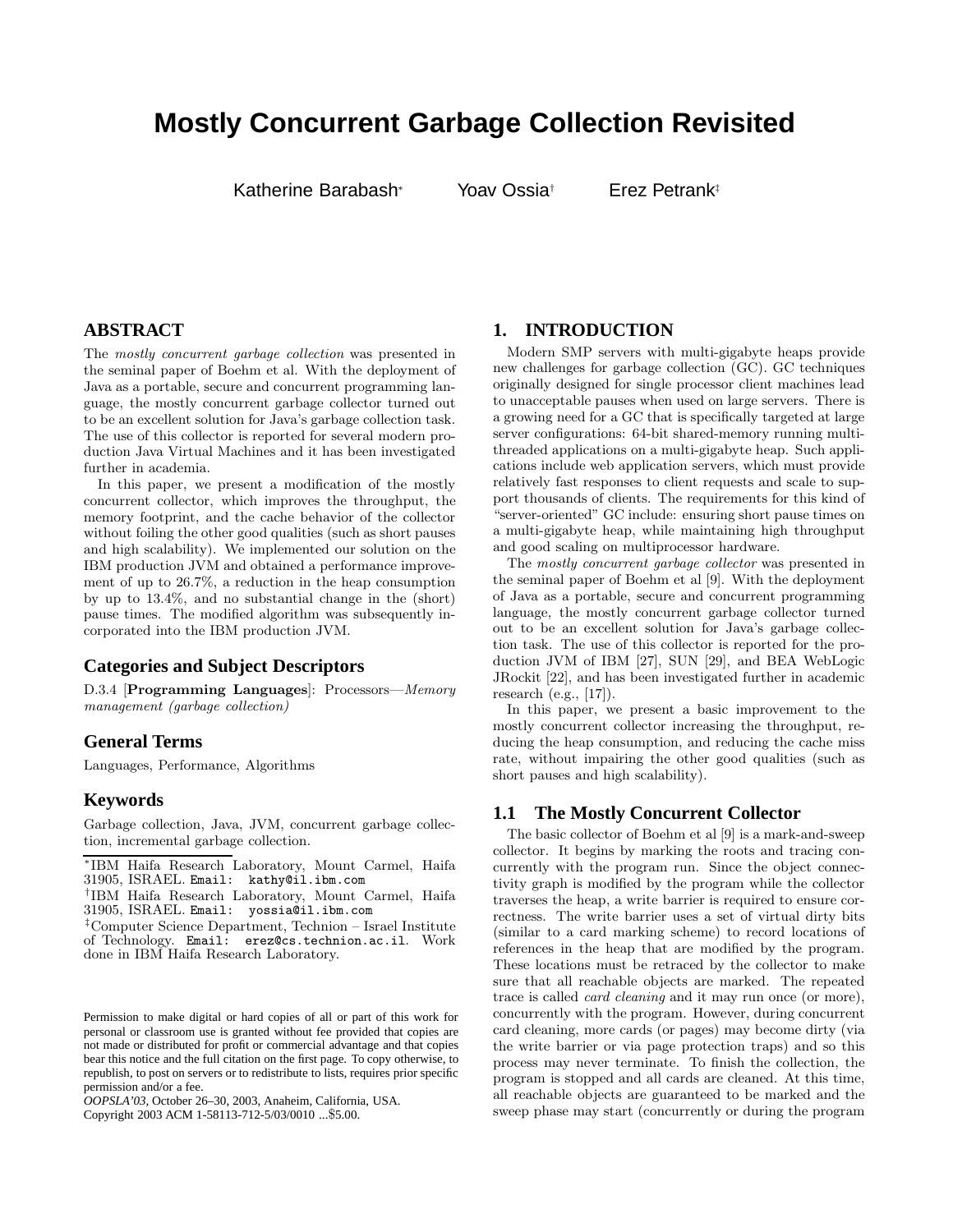pause). For a more detailed description of the basic collector see Section 2.1.

Printezis and Detlefs [29] have extended this collector to run with generations, noting that the write barrier is similar. They suggest several improvements and report excellent behavior with a modern JVM. Ossia et al [27] have extended the collector to run in several parallel threads (so the pause times are more efficiently used on an SMP) and combined the incremental collector with separate low priority collector threads to better utilize the CPU. Endo et al [17] have investigated how this collector can run in an uncooperative environment while maintaining a low bound on program pauses.

# **1.2 This Work**

In this paper, we present a basic improvement to the mostly concurrent collector aimed at improving the throughput and heap consumption, without interfering with the other good qualities (such as low pauses and high scalability). The idea is to study the collector algorithm and improve it in two ways. First, we would like to eliminate repetitive collector work as much as possible, and thus improve its efficiency. Second, we would like to reduce the number of dirty cards as much as possible in order to keep the pause times low.

The optimization potential stems from the fact that the collector inherently does repetitive work. The heap is scanned, and then marked objects on dirty cards are re-scanned. In particular, the (mark-bits of the) children are read again to check whether a new unmarked child object has been linked to the marked parent object by the program threads. At first glance, it seems that correctness dictates this amount of repetitive work. However, in this paper we claim that a substantial fraction of this work may be eliminated. The idea is to avoid the initial tracing through dirty cards. If the collector traces through an object on a dirty card, the same object will be traced again when the card gets cleaned. Thus, the first trace can be spared. This simple idea buys a large improvement in the throughput, a substantial reduction of the memory footprint, and a significant reduction in the cache miss rate. However, this idea moves some of the tracing work from the tracing phase to the card cleaning phase, and that may increase the pause times.

An additional simple idea is used to reduce the number of dirty cards and keep the pause times low. We assert that there is no point in marking a card dirty if, at the time of dirtying the card, it contains no traced objects. If the collector has not yet traced through this card, the modification of a pointer by the program does not interfere with trace correctness and dirtying the card is redundant. Indeed adding such a check to the write barrier significantly decreases the number of dirty cards, but also adds a high cost to the write barrier. We choose an implementation which approximates this idea and gets good results. The details are presented in Section 3.

# **1.3 Implementation and Results**

We implemented our solution on top of the mostly concurrent collector that is part of the IBM production JVM 1.4.0. We used the SPECjbb2000 benchmark on an IBM 6-way pSeries server and an IBM 4-way Netfinity server. As a sanity check we also measured performance on a client application: the SPECjvm98 benchmark suite on a uniprocessor. Our measurements show a performance improvement of up to 26.7%, a reduction in heap consumption of up to 13.4%, a reduction in the cache miss rate of up to 6.4%, and no substantial change in pause times. The performance improvement of 26.7% is obtained when the collector runs concurrently with the mutator at a low rate so that it interferes minimally with mutator work. If we let the collector use a lot of CPU time and finish the collection very quickly (while hindering program activity), the number of dirty cards and the amount of repetitive work decrease significantly. In this case, our methods improve performance by only 5.4%, on the 6-way pSeries server. To summarize, we improve performance for all relevant rates of the concurrent collector; the biggest improvement is obtained for the most important concurrent rate, in which the collector runs non-intrusively. We stress that our measurements are not taken on a research system; these significant improvements were actually measured on IBM's production JVM.

# **1.4 Related Work**

The study of concurrent (and on-the-fly) garbage collectors was initiated by Steele and Dijkstra, et al [34, 35, 11, 12]. Incremental collection was presented by Baker [6]. There exists vast literature on the development of concurrent collectors, see for example [18, 7, 8, 23, 26, 2, 24]. More recent concurrent collectors implemented on modern systems appear in [14, 13, 15, 16, 5, 20, 25, 4, 3]. Recently, the mostly concurrent collector has been attracting more attention than other collectors in this list. The reason may be that it is both effective and simple. It has been reported to be used in the production JVM of IBM [27], SUN Solaris [29], and BEA WebLogic JRockit [22].

# **1.5 Organization**

In Section 2, we review the mostly concurrent collector algorithm and some of its properties. In Section 3, we present our algorithmic improvement. In Section 4, we specify our implementation details and report measurement results. We conclude in Section 5.

# **2. THEMOSTLY CONCURRENT COLLEC-TOR**

In this section, we review the basics of the Boehm et al collector [9]. In Section 2.2 we discuss the tracing rate notion that has a major influence on the collector behavior and efficiency.

# **2.1 The Basic Collector**

Boehm et al [9] suggest marking the heap using a separate designated collector thread running concurrently with the program threads. On a multiprocessor, this means that the program may continue to run with only a slight interruption, whereas on a uniprocessor this would mean an incremental collector: whenever the collector thread gets CPU time, it performs more collection work. However, running the trace with no cooperation from the program threads does not guarantee that all reachable objects will be traced and it may cause a reclamation of a reachable object.

The problem is that when the collector has finished tracing and marking object *O*, having traced all its children, object *O* is not traced again. However, the program thread may modify the pointers in *O*, making *O* the only parent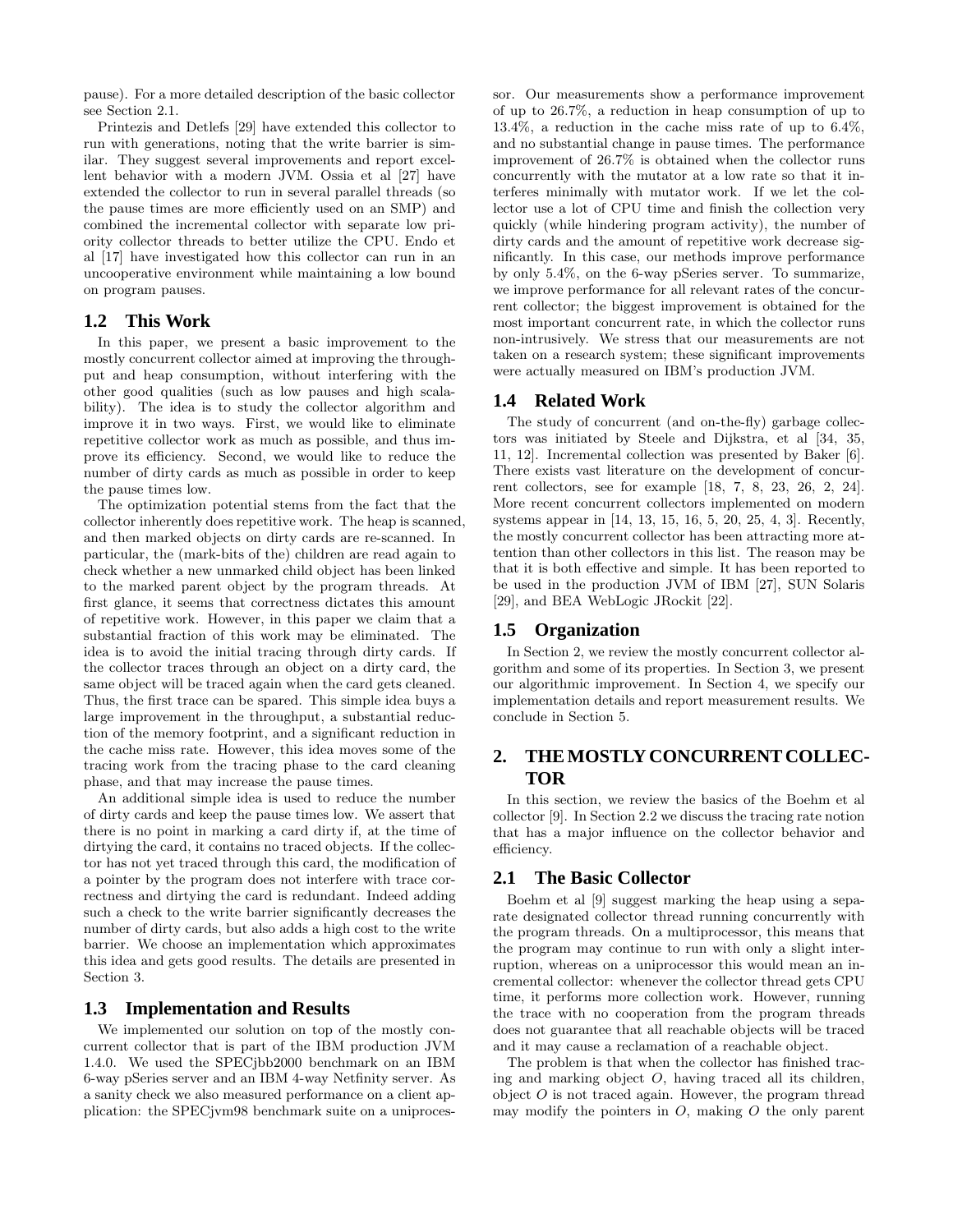of a reachable object *A*, which has not been traced. In this case, object *A* will not be noticed by the collector and it may be reclaimed. To solve this correctness problem, the mostly concurrent collector requires mutator cooperation in the form of a card marking write barrier [31]. Whenever the mutators modify a pointer, they also mark the card on which the pointer resides as dirty. Now, if the collector retraces all pointers of marked objects on all dirty cards, all reachable objects are guaranteed to be properly traced.

Using the above observations, the mostly concurrent collector works as follows. First, roots are marked and dirty bits of all cards are cleared. Then, a tracing phase is executed concurrently. While the collector runs, the program threads use the card marking write barrier (or page protection traps) to record any pointer modification. When tracing is done, the collector starts a card cleaning phase. During this phase, the collector goes through all dirty cards. For each dirty card, the card is marked not dirty and then the collector scans all marked objects on the card. If one of them points to an object that has not been marked, then the unmarked object and all its descendants are traced.

The card cleaning phase may run concurrently with the program threads or while the program is halted. The common practice is to run one card cleaning phase concurrently (and thus, the program continues to dirty cards during the cleaning phase) and then another phase while the program threads are stopped (and thus, the cleaning is guaranteed to eliminate all dirty cards and finish the trace). During the second (final) card cleaning phase, the roots are rescanned. Since the write barrier is not applied to the roots, we must assume conservatively that they have been modified and scan them as if they were dirty. The second card cleaning phase handles fewer cards (than the first), hence, pause time of the program is short. Sweeping may run lazily and concurrently afterwards. For more details, the reader is referred to the original paper [9].

Note that when the collection cycle terminates, some marked objects are no longer reachable. These objects will not be reclaimed and are called *Floating garbage* [21]. All floating garbage is reclaimed in the next GC cycle.

#### **2.2 The Tracing Rate**

An important parameter of the mostly concurrent collector (with respect to performance) is the *tracing rate*. This parameter signifies how fast the concurrent collector works, relative to the execution of the program. The common way to run the mostly concurrent collector is to let the collector run on an additional designated collector thread and let it compete on CPU time with the program threads. If there is a small number of program threads, the collector runs faster, whereas with a large number of mutators, the collector runs slower.

In the implementation we use as a basis for this work, the collector is incremental, i.e., the program threads execute some of the collector work within each allocation [6]. Thus, the tracing rate becomes the ratio between collector work and allocation work and may be determined by the user. Specifically, each mutator, after allocating *k* bytes of new objects, performs  $s \cdot k$  steps of the collector code, where  $k$  is a predetermined threshold and *s* is the tracing rate parameter specified by the user. If *s* is large, the collector runs fast. In this case, when the collector is on, the program runs much slower (than when running without the collector). However,

this happens for a short while. The behavior of the collector in this case is closer to a stop-the-world collector. When *s* is small, the collector runs slowly and the program runs with little interference. However, the collection runs for a longer time. The latter mode is more representative of a concurrent collector. In this mode (where *s* is small), our new algorithmic improvement gives its best performance.

The two different modes are depicted in Figure 1. The Y axis represents sharing of CPU resources and the X axis represents time. The black area represents the time during which the program is stopped and the CPU is devoted to the final stage of the collection. It is denoted STW (the stop-the-world phase). During the rest of the time period the CPU is utilized by both the collector (the lighter gray color), which is running concurrently with the program, and the Java mutators (the darker gray color). The concurrent collection can be run fast as depicted in the lower picture (higher tracing rate), but it then uses a large share of the CPU utilization. Alternatively, it may run concurrently with the program for a long time, requiring less of the CPU resource and allowing the program to run non-intrusively as depicted in the upper picture (lower tracing rate).



**Figure 1: Characteristics of different tracing rates**

Note that our tracing rate specifies the ratio between collection work and *allocation* work. The ratio between collector work and overall program work (which include allocations, but also other computational tasks) is not determined by the tracing rate and depends on how frequent allocations are in the program. For a typical benchmark, such as SPECjbb2000, tracing rates translate to the following behavior: at tracing rate 8, 4, 2 and 1, the collector gets  $72\%$ , 58%, 42%, and 29% of the CPU, respectively. Thus, tracing rate 8 may be thought of as running one program thread and three collector threads, and letting the four threads share the CPU time equally. This fraction of CPU given to the collector is quite large, and may not be appropriate for applications. Tracing rate 1, in which we let the collector use 29% percent of the CPU, is a more reasonable choice for a system. It is for this realistic choice of the tracing rate parameter that our improvement does best. We do not consider tracing rates higher than 8, since they are unlikely to be used in practice.

# **3. IMPROVING THE COLLECTOR**

In this section, we explain our algorithmic improvement to the mostly concurrent collector. We start by pointing out repetitive work that seems necessary for the correctness of the collection. However, we are able to eliminate a substantial fraction of the repetitive work while preserving correctness. Next, we study ways to reduce the number of dirty cards as much as possible, in order to keep the pause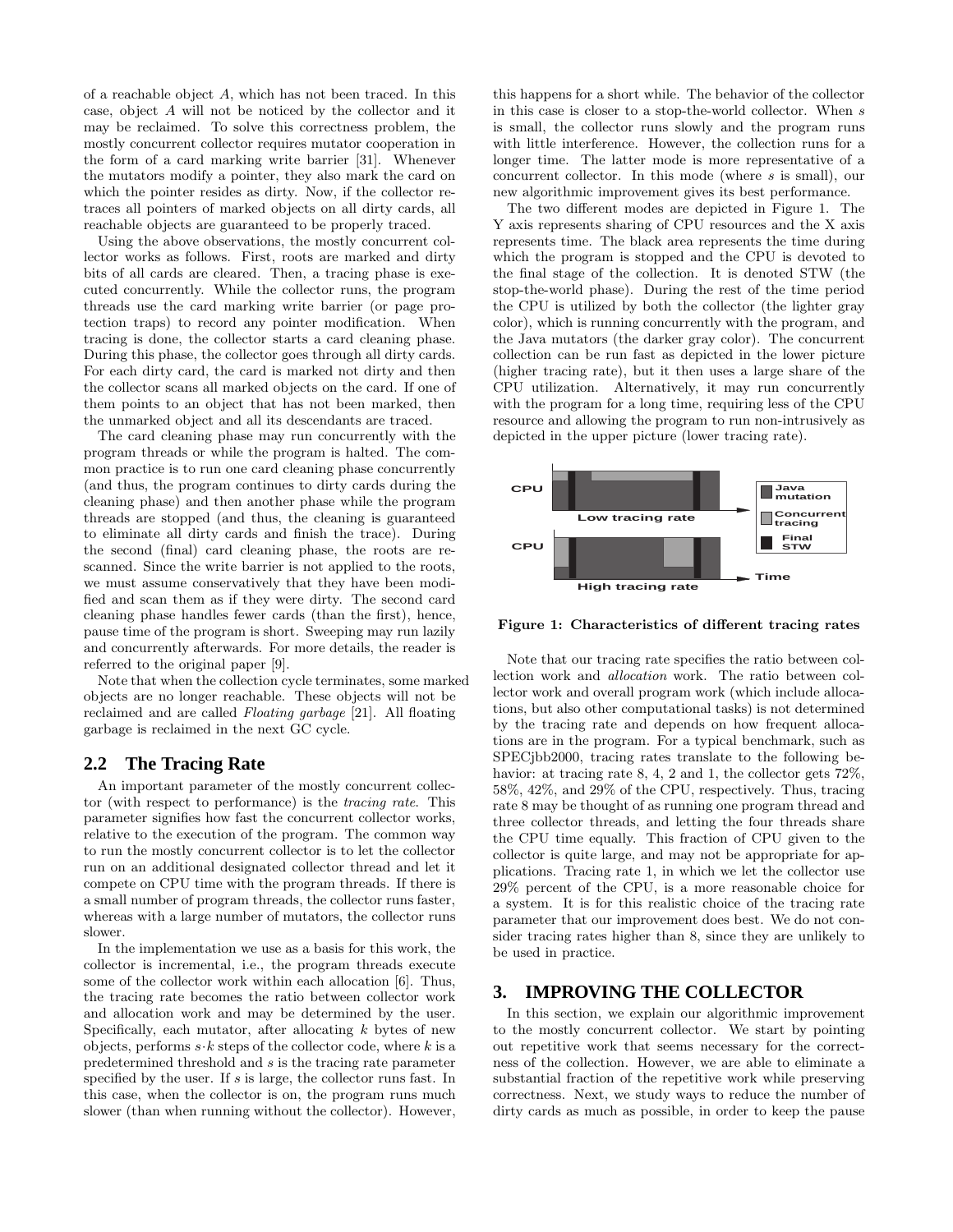times low. Here, again, correctness is the main difficulty; however, we are able to reduce a substantial fraction of the dirty cards without foiling the correctness of the collector.

*Repetitive work.* We start by pointing out the extra work done by the collector to achieve correctness. After executing the tracing phase, the collector moves to the card cleaning phase, in which it goes through all the dirty cards and scans each marked object. The scanning of a marked object on a dirty card consists of reading all references in the scanned object and checking the mark bit of each referent object (each child). If the mark bit of a child is clear, the child object and its descendants must be traced. If the mark bit of the child is marked, no further operation is required. Note that when a child is discovered with its mark bit set, the collection does not really gain anything from this discovery. This operation is only required to assure correctness. Furthermore, the scanned references get scanned twice (once during the tracing phase and once again while cleaning the cards). This extra work has a performance cost that we would like to save. We do not see how it may be possible to refrain from scanning the marked objects on all dirty cards, since correctness dictates that we check all modified pointers. However, we suggest an improvement to the tracing phase, which reduces the amount of repeated work. Instead of cutting the work during card cleaning, we cut some of the tracing work so most of the card cleaning work is no longer repetitive.

# **3.1 Reducing Tracing Work**

Recall that the objects that get scanned twice are marked objects on dirty cards. These objects are first scanned (and marked) by the collector during the tracing phase and then re-scanned during card cleaning, since they reside on dirty cards. Our first idea is to avoid tracing through dirty cards. When the collector traces an object and discovers that this object resides on a dirty card, scanning it is redundant. It is enough to mark the object. Since the card is dirty, we know that this (marked) object will be scanned during the card cleaning phase. This way, we avoid much of the repeated work, although not all of it. Objects that are scanned before a card is made dirty will still go through double scanning. However, we eliminate double scanning for objects that are traced after the card got dirty. Recall that the card cleaning phase also involves tracing operations. The same rule (i.e., not tracing through dirty cards) also applies for the card cleaning phase (for the same reason). It turns out that this method reduces a substantial amount of collector work. Furthermore, it yields a significant reduction in the memory footprint and a significant reduction in the cache miss rate.

# **3.2 Reducing the Number of Dirty Cards**

Having made this improvement with respect to collector efficiency, we now turn our attention to the pause times. The pause times are dominated by the number of dirty cards that need to be cleaned when the program is stopped. Thus, we would like to keep only the minimum number of dirty cards necessary, those which are required for correctness. Let us say a few words on the correctness analysis and then observe what is actually required to make the collector correct. A simple way to claim correctness for the mostly concurrent collector is to claim that all objects that are reachable at the time the program is stopped for the final stop-the-world card

cleaning must have been marked by the end of the stop-theworld card cleaning phase. This can be shown by induction on the distance of the objects from the roots. The base follows from the fact that the roots are scanned during the final (stop-the-world) phase of the collection. Now, consider an object *A* that is reachable at the stop-the-world phase and let *B* be a reachable parent of *A* that is closer to the roots (one must exist). By induction, *B* is marked by the end of the stop-the-world phase. We need to show that the reference of *B* to *A* is scanned at some point in the collection. If the reference of *B* to *A* existed when *B* was first traced, then it must have been scanned at that  $time<sup>1</sup>$ . Otherwise, this reference has been written to *B* after it has been traced. Consider the last time this reference was written to *B*. At that time, the card associated with *B* was marked dirty with *B* already being marked. Thus, *A* must have been traced during the following card cleaning phase.

Note that what is really needed for the above proof is that the program marks a card dirty *if the modified reference has already been traced by the collector*. However, if the modified reference has not yet been traced, then the collector will notice the new child in any case and there is no need to mark the card dirty. This is the main idea behind the second modification.

The straightforward implementation of this idea requires a modification of the write barrier. Instead of simply marking a card dirty upon a modification of a reference on the card, the write barrier first checks if the modified object has been traced (marked). If not, no card marking is required. Such a check may hinder the efficient write barrier (see [27] for a description of the original write barrier). We chose two different implementations of this idea, keeping the write barrier unchanged. These two implementations are described in the following two subsections. One may choose to run one of them or both.

#### *3.2.1 Undirtying via scanning*

Instead of avoiding marking a card dirty when the modified object has not yet been traced, we do mark the card dirty, but return to check this mark at a later time and clear the mark if possible. To this end, we keep a second card table signifying for each card if it contains an object that has been traced. The collector marks a card in this table as *traced*, before tracing an object on the card. "Once in a while" (e.g., after each *m* allocations for some parameter *m*) we run the procedure below. In this procedure, we say that a card is *dirty* if it was marked dirty by the write barrier when a mutator modified a pointer on the card, and we say that a card is *traced* if it was marked by the collector (in the second card table) when the collector traced an object on the card.

```
for each dirty card C {
    if C is not traced {
        clear dirty mark of C
        check C again
        if C is traced, mark C as dirty
    }
}
```
<sup>&</sup>lt;sup>1</sup>This claim should be modified when the collector is modified so that it does not trace through dirty cards. However, if *B* resides on a dirty card when first traced, then it is marked and a later card cleaning phase should spot *A*.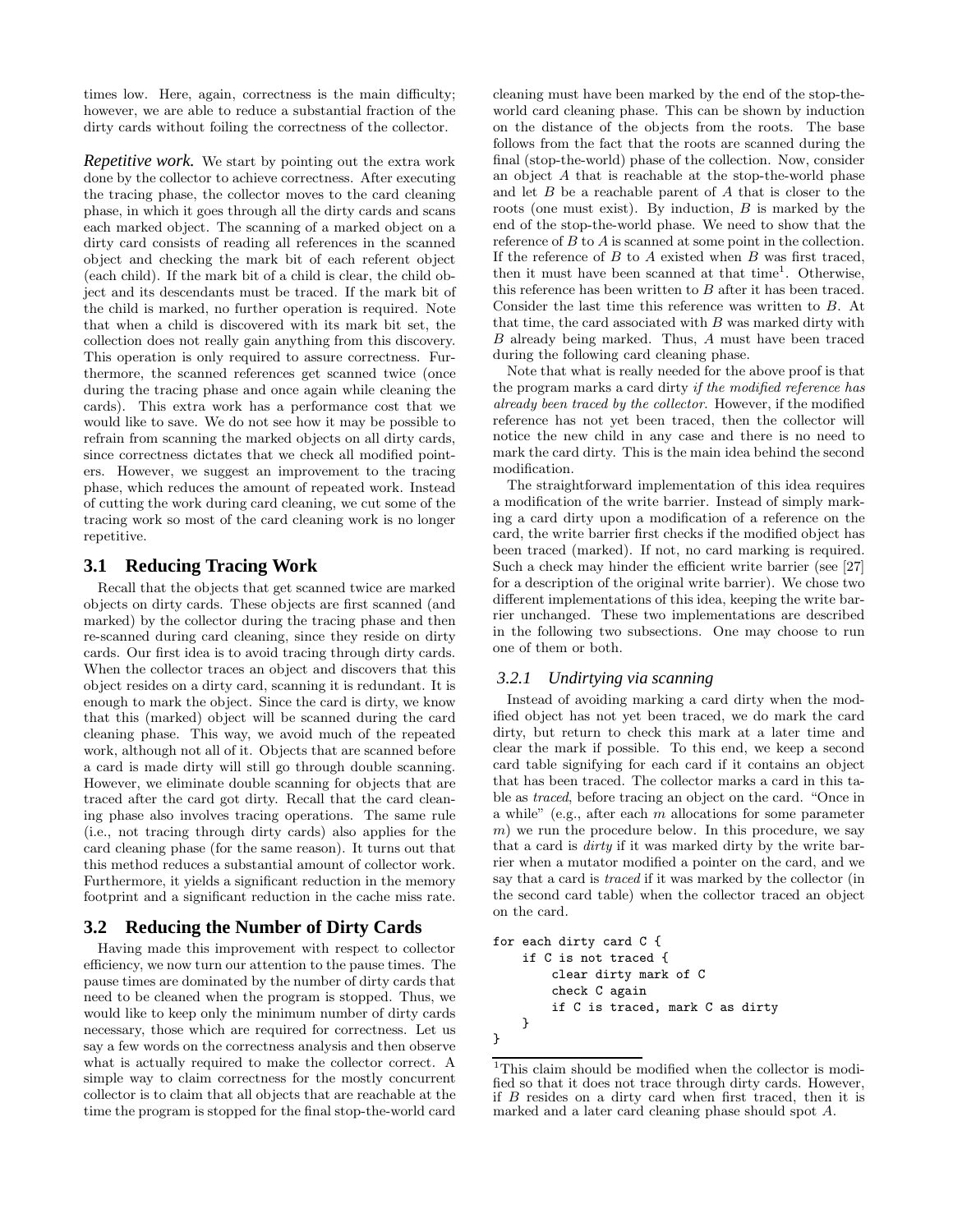Note that we need to run the two checks of the traced bit, since a collector thread might be tracing concurrently with this procedure and setting the trace bit of card *C*, right before the dirty mark of *C* is cleared. Without the additional check, a correctness problem may occur if (in addition to the collector tracing into this card) a mutator modifies an object on this card. It is easy to see that with the above order of instructions, any card is made not dirty only if at the time it is made not dirty no object on it was traced. We remark on platforms that allow instruction reordering in Section 3.3 below. This procedure turned out to be very effective at removing the dirty marks from many dirty cards, and keeping the pause times short.

#### *3.2.2 Undirtying via allocation caches*

In typical programs, a lot of the pointer modification activity on the heap happens while newly created objects are initialized. This activity creates a lot of dirty cards. Also, most new objects are not traced immediately upon creation. Thus, a great opportunity to undo dirty marks on cards occurs just after new objects are initialized. At the JVM level it is not possible to tell when an object has been initialized. However, in the special case where allocation caches are used, an approximation of this idea is possible. In this section, we elaborate on this special case, explaining what allocation caches are and how they can be used. We also implemented our ideas for this special case and provide measurements in Section 4 below.

Allocation caches are used in several modern JVMs [10, 1]. The idea is to reduce synchronization in heap access, by letting each thread hold a local *allocation cache* in which it can allocate small objects. When the program thread has finished allocating on an allocation cache, it requests another allocation cache. We claim that this is an ideal time to try to undo all dirty cards that are contained in the allocation cache. Usually, at this time, all the new objects have been initialized and there is only a small probability that the collector has made its way to these new objects during the short time in which the allocation cache was active.

Furthermore, instead of keeping the additional card table (in which the collector marks traced cards) it is possible to keep a bit for each object to signify whether it is part of an active allocation cache. If this bit is set, then the collector refrains from tracing the object immediately, and it defers the tracing of this object to a later time. A designated list may be used to remember objects whose trace was deferred. When the allocation cache is filled and becomes inactive, the mutator clears the dirty bits for all cards in the allocation cache and then clears also these "defer" bits for all objects contained in the allocation cache. We observed that it seldom happens that the collector actually reaches an object on an active allocation cache, i.e., our designated list for postponed tracing is almost empty. In particular, in our SPECjbb2000 runs, out of millions of traced objects we saw only 18 deferred objects on average in each GC cycle (the maximal number was 287). The guarantee that objects on active allocation caches are not traced, ensures that all the dirty cards (that are contained in an allocation cache) may be undirtied when a thread stops using this allocation cache.

We have implemented both these methods and compare their results in Section 4.6 below.

# **3.3 Dealing with Weakly Consistent Platforms**

Our first method, not tracing through dirty cards, is not vulnerable to a change in the order of memory access. If the collector reads a wrong value from the card table showing that a card is not dirty, then, at worst, this only means that the collector does not gain the advantage of not tracing through a dirty card. We expect this to happen infrequently. On the other hand, if a card appears to be dirty while it has not yet been modified, then we know that the modification will be seen by the collector when all program threads are stopped for the final stop-the-world phase. At that time, the dirty card will be scanned properly.

Next, we note that it is easy to deal with weakly consistent platforms in the special case in which the allocator uses local caches. In this case, whenever the mutators fill an allocation cache, they perform a synchronization barrier after undoing the dirty cards and before allowing the collector to trace through the objects on the allocation cache (i.e., before resetting the "in active cache" bits of the objects).

The generic case does require a modification that has a (small) performance cost. There, the order of operation is used to synchronize the operations of the collector (marking a card traced) and the operations of the undirtying procedure (checking whether the card has already been traced). The naive approach is to let the collector run a synchronization barrier after it marks a card traced (and before actually tracing an object in the card), and to let the undirtying procedure run a synchronization barrier on each dirty card (before checking whether it is traced). This solution is not so bad, since a synchronization barrier is run at most once by the collector and at most once for each invocation of the undirtying routine. (Note that the mutator is not involved in these costs.) We also propose an alternative method that runs only a few synchronization barriers, but requires a handshake between the collector and the undirtying procedure for each invocation of the undirtying procedure.

The alternative method is as follows. The undirtying procedure starts by running sequentially on the card table and marking all the dirty-and-not-yet-traced cards as not dirty. The procedure records the cards whose dirty bits were cleared (by making a list or using an additional card table). Next, the procedure needs to cooperate on a synchronization barrier with the collector. To this end, a handshake with the collector is used: the procedure runs a synchronization barrier and requests the concurrent collector to run a synchronization barrier in its code. When both have run the handshake, the undirtying procedure runs again over all cards whose dirty bit was cleared. For each such card that is now marked traced, the undirtying procedure makes the card dirty again.

# **4. RESULTS**

In this section, we present the results of implementing our improved mostly concurrent collector. We start by describing our implementation and test environment. We then compare the results of the reference collector to those of our improved implementation. In particular, we present throughput, pause times, and heap consumption measurements on both platforms. We continue with a discussion on the effect of our improvements on L2 cache behavior. Next, we provide measurements for each of our improvements separately (i.e.,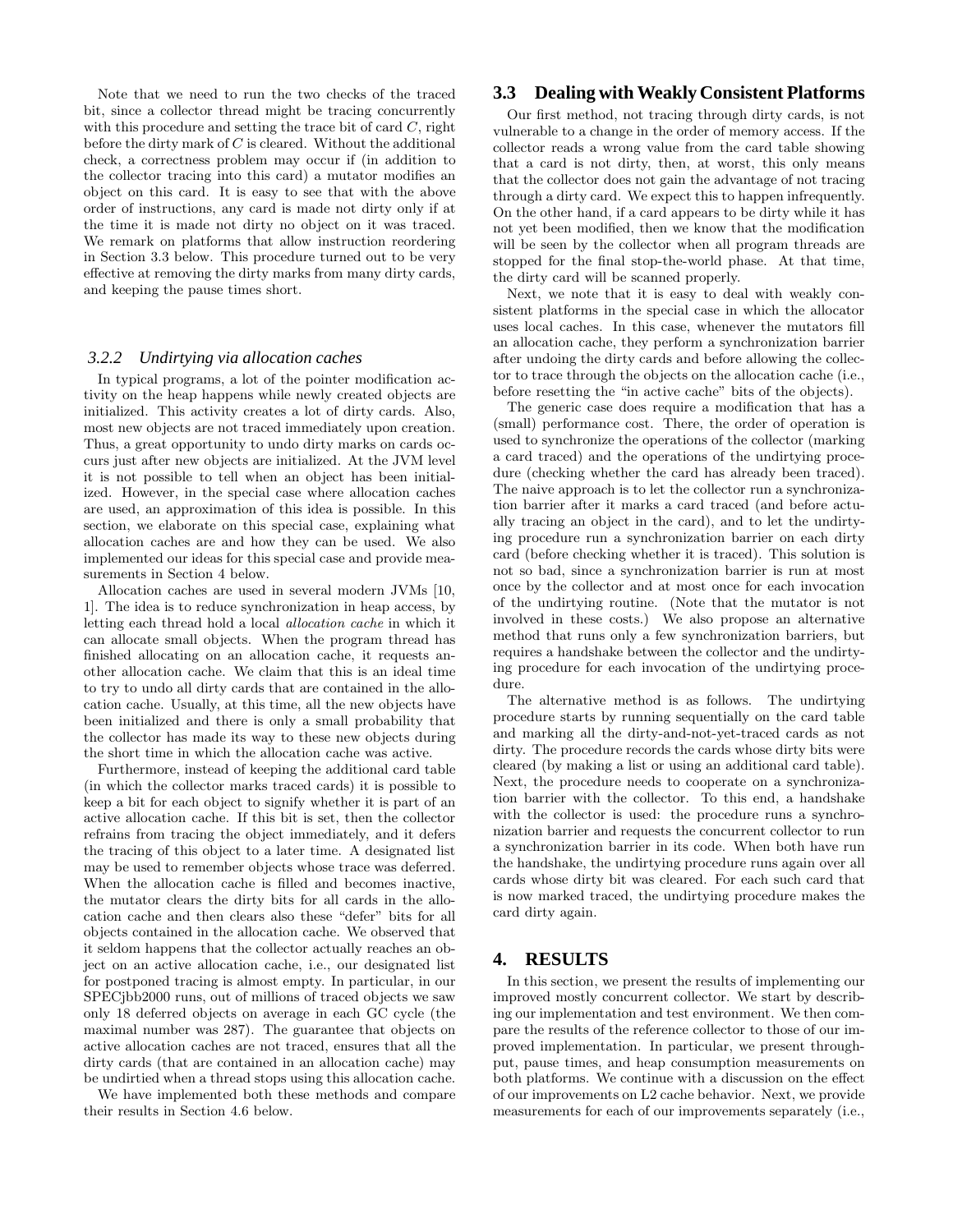the improvement of not tracing through dirty cards and the improvement of undoing dirty cards). These measurements show how each improvement impacts the reference collector as a stand alone. Finally, we compare the two proposed methods for undoing of the dirty state of cards.

## **4.1 Implementation of Our Improvements**

Our reference collector is the IBM mostly-concurrent collector; this collector is part of the IBM JVM 1.4.0. The IBM JVM is a production level JVM, which employs highly optimized memory management techniques and uses an optimizing JIT compiler to deliver high performance execution of Java server applications. We refer to this reference collector as the *base* collector. A detailed description of this collector appears in [27].

We have incorporated our improvements into this reference collector. We used the same parameter tuning as in the original (highly optimized) collector. In particular, the card size used is 512 bytes. We have reduced tracing work by avoiding the tracing through dirty cards (as described in Section 3.1) and we have reduced the number of dirty cards (as described in Section 3.2). We refer to the resulting collector as the *improved* collector.

In the latter improvement, we combined the two proposed implementations: all through the concurrent collection cycle we undirty cards via allocation caches (as described in Section 3.2.2). In addition we scan the whole card table and undirty all the cards which were not traced yet (as described in Section 3.2.1) once during each collection: after the concurrent tracing phase is over and before starting the concurrent card cleaning phase.

For the first improvement (not tracing through dirty pages) there are two possibilities regarding when to check if the object resides on a dirty card. The first option is to avoid *pushing* an object to the mark-stack when it is on a dirty card during the push time. The second option is to avoid tracing a *popped* object if it resides on a dirty card when it is popped from the mark-stack. The advantage in checking the dirty card before pushing the object into the stack is that we do not need to spend time on pushing and popping objects that will later not be traced. However, checking the dirty card upon popping the object occurs at a later time after more pages have been marked dirty and so may spare double tracing of more objects. We have implemented both options and did not see any difference in performance. Our reported results are for the version that checks the dirty card when popping the object from the mark-stack.

We also created implementations of each improvement separately in order to analyze their specific impact. These partial implementations are discussed in Section 4.5.

In some parts of this discussion, we compare various results to those of the mark and sweep stop-the-world collector, which is also part of the IBM JVM. We refer to this collector as *MS STW*.

We stress that our algorithm did not require any extra auxiliary data structures in addition to the ones already existing in the previous algorithm. The same card table has been used. The only part of the algorithm that seems to require an additional structure is the second part of the algorithm as described in Subsection 3.2. There, we need a card table signifying which cards contain objects that have been traced already. However, our base collector keeps a mark-bit table for which a card is reflected by two long words. Instead of creating a new table, we use the existing mark-bit table and for each card we checked that its corresponding two long words contained no set mark bits.

# **4.2 Platform, Benchmarks, and Methodology**

Our measurements were taken primarily on a pSeries server, with six 600 MHz PowerPC RS64 III processors (64 bit) and 5 GB of RAM running AIX 5.1. We refer to this machine as *AIX-6*. We repeated these measurements on an IBM Netfinity 7000 server, with four 550 MHz Pentium III XeonTM processors (32 bit) and 2 GB of RAM, running Windows NT 4.0. We refer to this machine as *NT-4*. The improvements on the IBM Netfinity 7000 server are smaller than those of the pSeries server, and are discussed in Section 4.3.2.

The single-threaded client-side benchmarks were measured on an IBM ThinkPad A31p, with a 2.00 GHz Pentium 4 processor and 512 MB of RAM, running Windows XP Professional.

*Benchmarks.* We used two benchmarks: *SPECjbb2000*, and the *SPECjvm98* benchmark suite.

*SPECjbb2000* [32] is a Java business benchmark inspired by TPC-C. It emulates a 3-tier transaction system, concentrating on the middle tier. SPECjbb is throughput oriented; it measures the amount of work done during a given time. The result is given in *TPM* (transaction per minute). On a 6-way multiprocessor, an official run of SPECjbb includes twelve short cycles of two minutes each. The first cycle creates a single warehouse (thread), and each successive cycle increases the number of warehouses by one, ending with twelve warehouses (on an N-way machine the benchmark is usually run from one warehouse to twice the number of processors). Each warehouse is represented by a separate thread, and thus, the number of program threads equals the number of warehouses. Adding warehouses increases the amount of live objects, the object allocation rate, and the level of GC activity. SPECjbb issues a score for each cycle, and a total score for the entire run.

We will sometimes use the SPECjbb averaging convention for computing the total score to produce a similar single score for memory consumption, pauses, etc. Specifically, on a 6-way multiprocessor, a simplified method to approximate the total score out of the twelve separate scores, is to average over the scores from six warehouses and upwards. We use exactly the same method to calculate a single value from the set of per-warehouse results. For example, when we quote the average heap residency of a set of tests, we mean that we have calculated the average heap residency for six warehouses and up, over all these tests. On the 4-way NT machine, we average from four warehouses and up.

*SPECjvm98* [33] is a benchmark suite that measures computer system performance for Java Virtual Machine (JVM) client platforms. It consists mostly of single-threaded benchmarks that use relatively small heaps (typically, less than 50 MB). We measured this benchmark suite in order to provide some insight into the behavior of our improvements for small applications. The performance measure of SPECjvm98 is execution time. These benchmarks were run with the default input size parameter 100.

*Test rules.* In order to test the garbage collection mechanism under a reasonably heavy load when running SPECjbb, we aimed at achieving a 60% heap residency at the maximal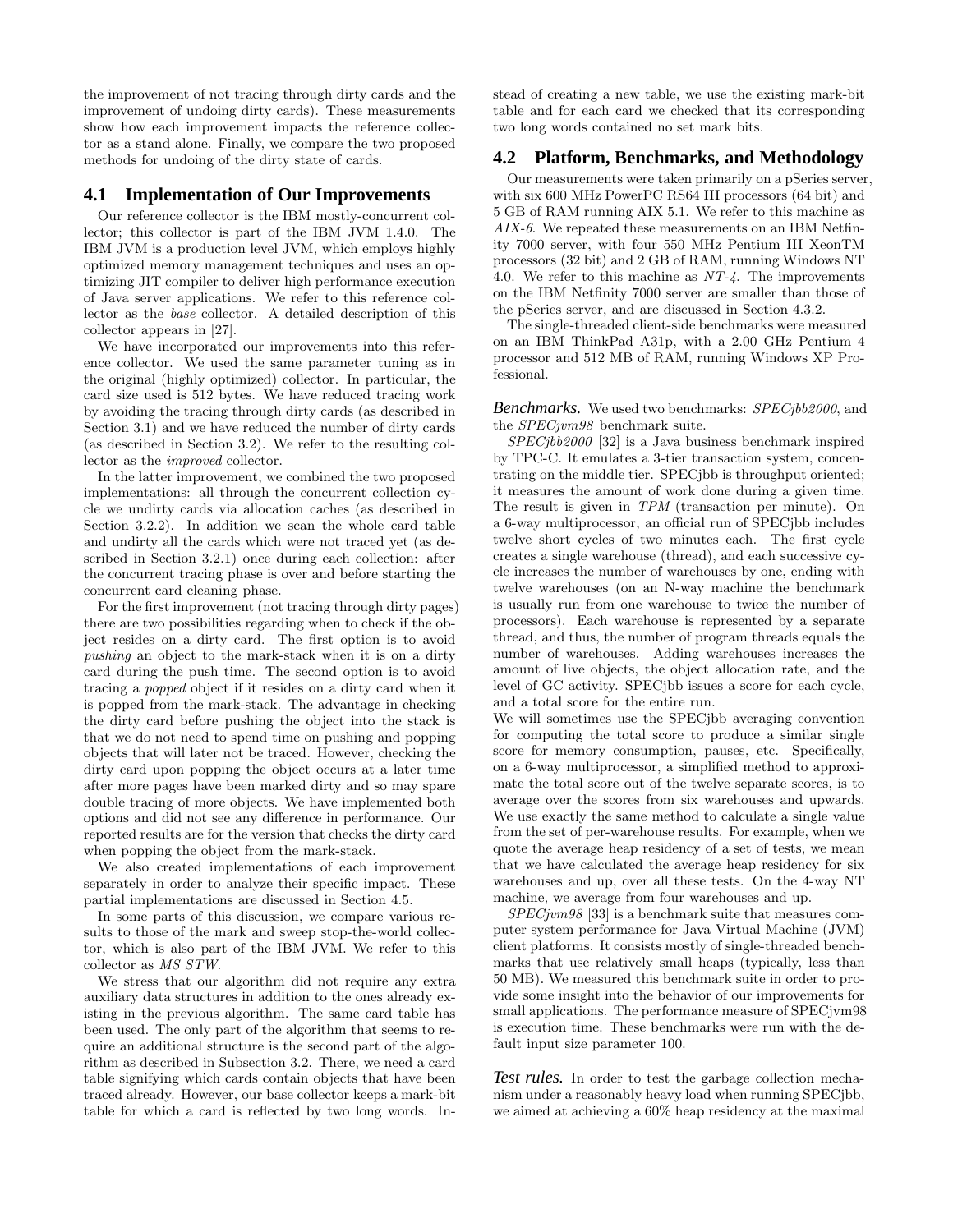number of warehouses, and therefore used a 448 MB heap for the 6-way (64 bit) machine, and 256 MB for the 4-way (32 bit) machine. Note that the heap size is also influenced by the architecture used, as 64 bit objects are bigger. For the same reasons, we used a smaller heap when measuring the SPECjvm98 benchmarks. The entire suite was run with the 32 MB heap. Except where noted otherwise, results are averaged over five runs.

# **4.3 Comparing the Base and Improved Collectors**

When evaluating a mostly concurrent garbage collector, a major concern is its effect on the **performance**, **pause time**, and **heap residency** of the application. In this section, we present detailed comparisons of the base implementation and improved implementations. We present the results of runs with various tracing rates (1, 2, 4, & 8). Recall that tracing rate 8, 4, 2 and 1 mean that the collector gets 72%, 58%, 42%, and 29% of the CPU, respectively. We feel that tracing rate 1 is more interesting for a concurrent collector since it lets the program run non-disruptively. Our improvement works best at the lower tracing rates.

|  |  | 4.3.1 SPECjbb2000 on pSeries server (AIX-6) |  |
|--|--|---------------------------------------------|--|
|--|--|---------------------------------------------|--|

| Run                  | W 2  | W 4  | W 6  | W 8  | W 10 | W 12 |
|----------------------|------|------|------|------|------|------|
| Base Tr1             | 20.0 | 31.2 | 34.2 | 29.3 | 26.0 | 22.8 |
| Imp. Tr1             | 20.9 | 35.6 | 42.7 | 37.1 | 32.8 | 29.4 |
| Base Tr <sub>2</sub> | 20.5 | 33.6 | 38.6 | 32.2 | 27.8 | 23.2 |
| Imp. Tr2             | 21.0 | 36.0 | 44.2 | 38.7 | 34.7 | 20.4 |
| Base Tr4             | 20.8 | 35.0 | 41.9 | 35.6 | 31.5 | 26.8 |
| Imp. Tr4             | 21.1 | 36.3 | 44.4 | 39.3 | 35.3 | 31.4 |
| Base Tr8             | 20.9 | 35.8 | 43.6 | 38.2 | 34.4 | 29.9 |
| Imp. Tr8             | 21.2 | 36.7 | 45.3 | 40.0 | 36.3 | 32.2 |

**Table 1: SPECJbb (AIX-6): Throughput comparison of the base and improved collectors, for all tracing rates and for 2,4,6,8,10 and 12 warehouses. Values in thousands of TPMs.**



**Figure 2: SPECJbb (AIX-6): Throughput change between the base collector and the improved collector, for all tracing rates**

Table 1 shows the throughput scores of SPECjbb for both the base collector and our improved one. The results are shown for 2,4,6,8,10, and 12 warehouses and for tracing rates 1, 2, 4, and 8. The standard deviation values (in thousands

of TPMs) for these results were 0*.*2 on average (maximum 0*.*5) for the base collector, and 0*.*3 on average (maximum 0*.*7) for the improved collector.

Figure 2 graphically depicts the improvement, for all warehouses and for all tracing rates.

We can see that there is a significant increase in scores from the fourth warehouse and upwards. Note that our improved collector achieves an average throughput increase of 26.7% at tracing rate 1. The scoring convention by which we average the twelve numbers into one is explained in Section 4.2 above. When switching to higher tracing rates, the improvement becomes smaller. For tracing rate 8 the average improvement is only 5.4%.



**Figure 3: SPECJbb (AIX-6): Average pause time comparison for all tracing rates**

In Figure 3, we present the average pause times of the improved collector and the base collector. The standard deviation values (in milliseconds) for these results were 1*.*5 on average (maximum 5*.*9) for the base collector, and 2*.*8 on average (maximum 4*.*8) for the improved collector. The improved collector managed to reduce the pause times for tracing rates 1 and 2. For higher tracing rates the pause times increased slightly. Figure 4 shows the maximal pause times. The pattern of change in the maximal pause times is similar to that of the average pause times. The standard deviation values (in milliseconds) for the maximal pause times results were 3*.*3 on average (maximum 9*.*8) for the base collector, and 5*.*5 on average (maximum 13*.*9) for the improved collector.

Finally, we checked the impact of our improvements on the heap residency, which is defined as the total amount memory on the Java heap which is not reclaimed. Measuring the heap residency is important, since it influences the required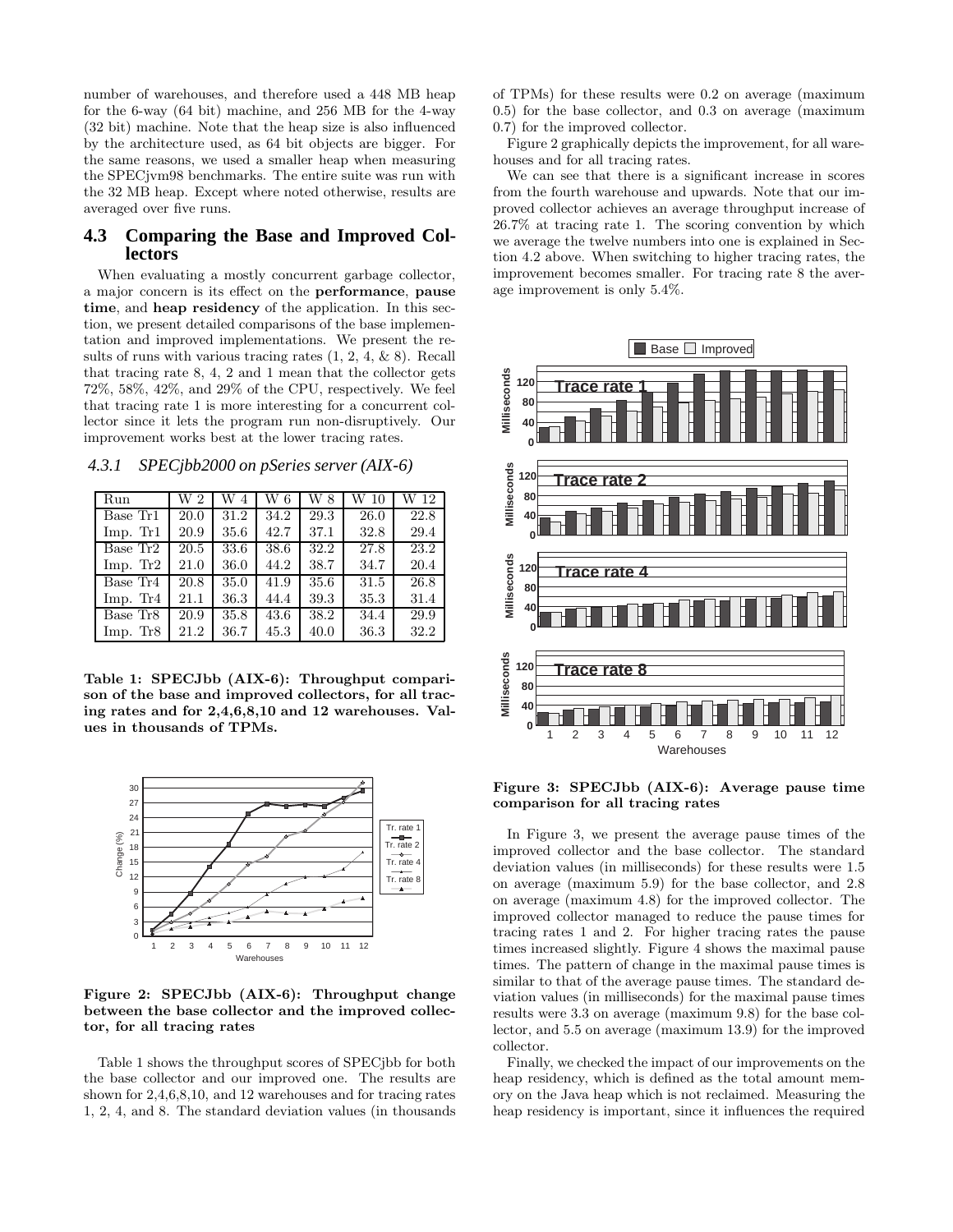

**Figure 4: SPECJbb (AIX-6): Maximal pause time comparison for all tracing rates**

size for the Java heap and therefore the footprint of the JVM. In addition to all the objects that are reachable, heap residency consists of two other elements: objects that were traced by the concurrent collector, but became unreachable later in the collection cycle, and gaps between objects that were too small to be reused. The former is called *floating garbage*, and the latter is the fragmentation inside the heap, and is also known as *dark matter*. As the amount of reachable objects (in a stable state of a SPECjbb execution) does not depend on the nature of the garbage collector, it follows that the differences in heap residency come from the collector's influence on the amount of floating garbage and fragmentation.

| Run        | W 2  | W 4   | W 6   | W 8   | W 10  | W 12  |
|------------|------|-------|-------|-------|-------|-------|
| Base Tr1   | 80.0 | 139.6 | 193.4 | 231.4 | 271.8 | 305.4 |
| Imp. Tr1   | 65.8 | 113.0 | 157.8 | 197.8 | 237.0 | 276.0 |
| Base $T1$  | 74.8 | 127.0 | 176.6 | 220.6 | 262.0 | 300.8 |
| Imp. Tr2   | 66.0 | 111.4 | 155.2 | 194.4 | 235.2 | 273.8 |
| Base Tr4   | 69.0 | 116.8 | 163.0 | 204.0 | 244.6 | 285.2 |
| Imp. $Tr4$ | 63.6 | 110.2 | 154.2 | 193.0 | 232.4 | 270.2 |
| Base Tr8   | 65.4 | 112.4 | 156.6 | 195.8 | 235.0 | 273.2 |
| Imp. Tr8   | 63.4 | 109.0 | 152.8 | 192.4 | 230.0 | 267.4 |

**Table 2: SPECJbb (AIX-6): Heap residency comparison of the base and improved collectors, for all tracing rates. Values in Mbytes, for warehouses 2,4,6,8,10 and 12.**

Table 2 shows how our improvements reduced the heap



**Figure 5: SPECjbb (AIX-6): Heap residency change between the base collector and the improved collector, for all tracing rates.**

residency, for warehouses 2, 4, 6, 8, 10, and 12, and for tracing rates 1, 2, 4, and 8. The standard deviation values (in Mbytes) for these results were 1*.*0 on average (maximum 2*.*7) for the base collector, and 1*.*1 on average (maximum 3*.*0) for the improved collector.

Figure 5 graphically depicts the changes. The average reduction in tracing rate 1 is  $13.4\%$ . As the tracing rate increases, we see a gradual decline in this reduction, until the average drops to 2.1% when using tracing rate 8. We compared the heap residency when using a *MS STW* collector (which has no floating garbage) to our results. Relative to the *MS STW* collector, the base mostly concurrent collector added 20.1% to the heap residency, with tracing rate 1; and 3.0% with tracing rate 8. Our improved collector added only 4.0% to the heap residency with tracing rate 1, and 0.7% with tracing rate 8. We conclude that our improvement eliminates most of the floating garbage created by the concurrent collector.

*Varying the heap size.* As discussed in Section 4.1, most of our measurements were run with a heap of size 448 MB, in order to set the heap residency to 60% at the maximal number of warehouses. As a sanity check, we also measured performance on a larger heap to verify that our improvements do not misbehave in a different environment. In particular, we ran the base and improved collector using a heap of (double) size 896 MB. Our expectations were met by these measurements: when the heap gets larger, the number of collections is reduced, and so our improvement has less effect on the overall throughput.

In Table 3 we compare the improvement of our algorithm in both sizes of the heap, and report the reduction in the number of garbage collections. The improvements in the pause times (in the lower tracing rates) and the reduction in heap residency were not substantially affected by the move to a larger heap, and are not reported. These findings confirm the expected. Our ability to improve the efficiency of the collection and eliminate most of the floating garbage is not restricted to smaller heap size. The influence on the overall throughput depends on the percentage of time spent on garbage collection during program run.

#### *4.3.2 SPECjbb2000 on Netfinity 7000 server (NT-4)*

In this section, we report measurements for the 4-way IBM Netfinity 7000 server. Figure 6 shows the throughput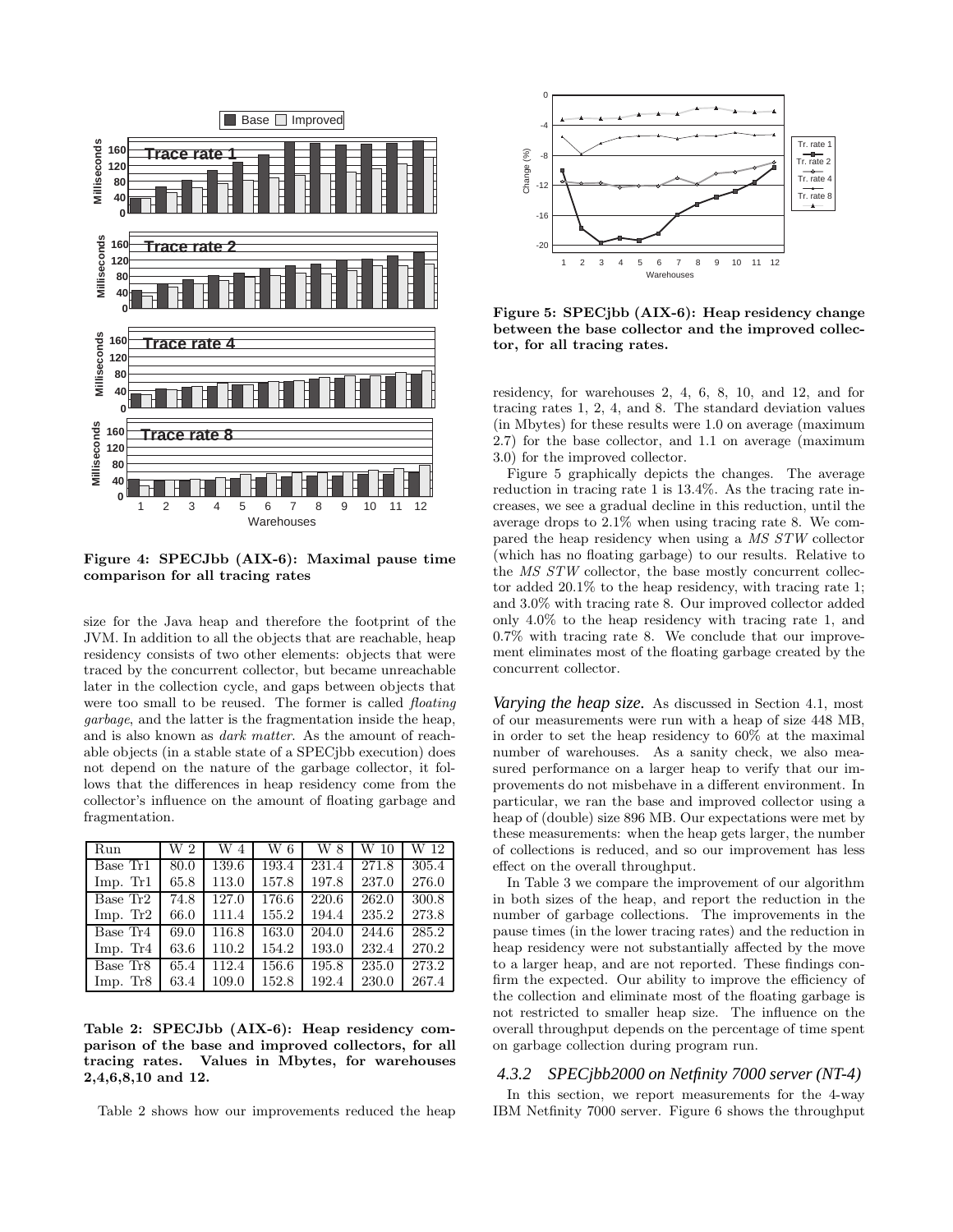|                     | Tr1       | Tr2   | Tr4     | Tr8     |
|---------------------|-----------|-------|---------|---------|
| Throughput improve- |           |       |         |         |
| ment in 448 MB      | 26.7%     | 21.2% | 10.9%   | $5.4\%$ |
| Throughput improve- |           |       |         |         |
| ment in 896 MB      | 13.9%     | 7.9%  | $4.5\%$ | $2.9\%$ |
| Drop in throughput  |           |       |         |         |
| improvement         | 47.9%     | 62.9% | 58.9%   | 45.2%   |
| Drop in number of   |           |       |         |         |
| GC cycles           | $55.9~\%$ | 55.6% | 56.9%   | 57.3%   |

**Table 3: SPECjbb (AIX-6): Throughput improvement when using a 448 MB heap and an 896 MB heap, and the drop in the number of GC cycles, when switching to the 896 MB heap, for all tracing rates**

improvement (in scores) of the improved collector over the base collector for each warehouse and for all tracing rates. The overall pattern resembles the results on the AIX-6, but the improvement is smaller; the best average throughput increase is 16.5% (in tracing rate 1) and the smallest average improvement is 2.8%. We believe the difference between the two machines emanates from different cache behavior.



**Figure 6: SPECJbb (NT-4): Throughput change between the base collector and the new collector, for all tracing rates**

Figures 7 and 8 present the average and maximum pause times of the improved collector and the base collector. The results are similar to those on the AIX-6 machine; the improved collector reduces the pause times in tracing rates 1 and 2, but slightly increases the pause times in tracing rates 4 and 8. The change in heap residency is presented in Figure 9, and is similar to the AIX-6 results. All standard deviation values of the Netfinity 7000 server results are smaller (as percentage of the actual results) than those of the AIX-6 results.

#### *4.3.3 Measurements of SPECjvm98*

In this section, we present the results of the base collector and our improved collector running the SPECjvm98 benchmarks suite. Our modifications are not expected to help small client applications. The reason is that such small applications do not create many dirty cards and much floating garbage. However, as a sanity check we measured our improvement also on a client setting. Indeed it turns out that our improvement does not cause harm for client benchmarks.



**Figure 7: SPECJbb (NT-4): Average pause times comparison for all tracing rates**



**Figure 8: SPECJbb (NT-4): Maximum pause times comparison for all tracing rates**

We ran all the suite on a 2.00 GHz Pentium 4 uniprocessor running Windows XP. This is a customary setting for client side Java applications. As required for a legal SPECjvm98 run, we used the same set of the runtime parameters for all the benchmarks in the suite, including the heap size parameter which was set to 32 MB. We have chosen to use 32 MB heaps in order to accommodate the largest of the benchmarks (**javac**) with a live heap occupancy of about 60% of the total heap. We do not report results for the **mpegaudio** benchmark. This benchmark is known to have no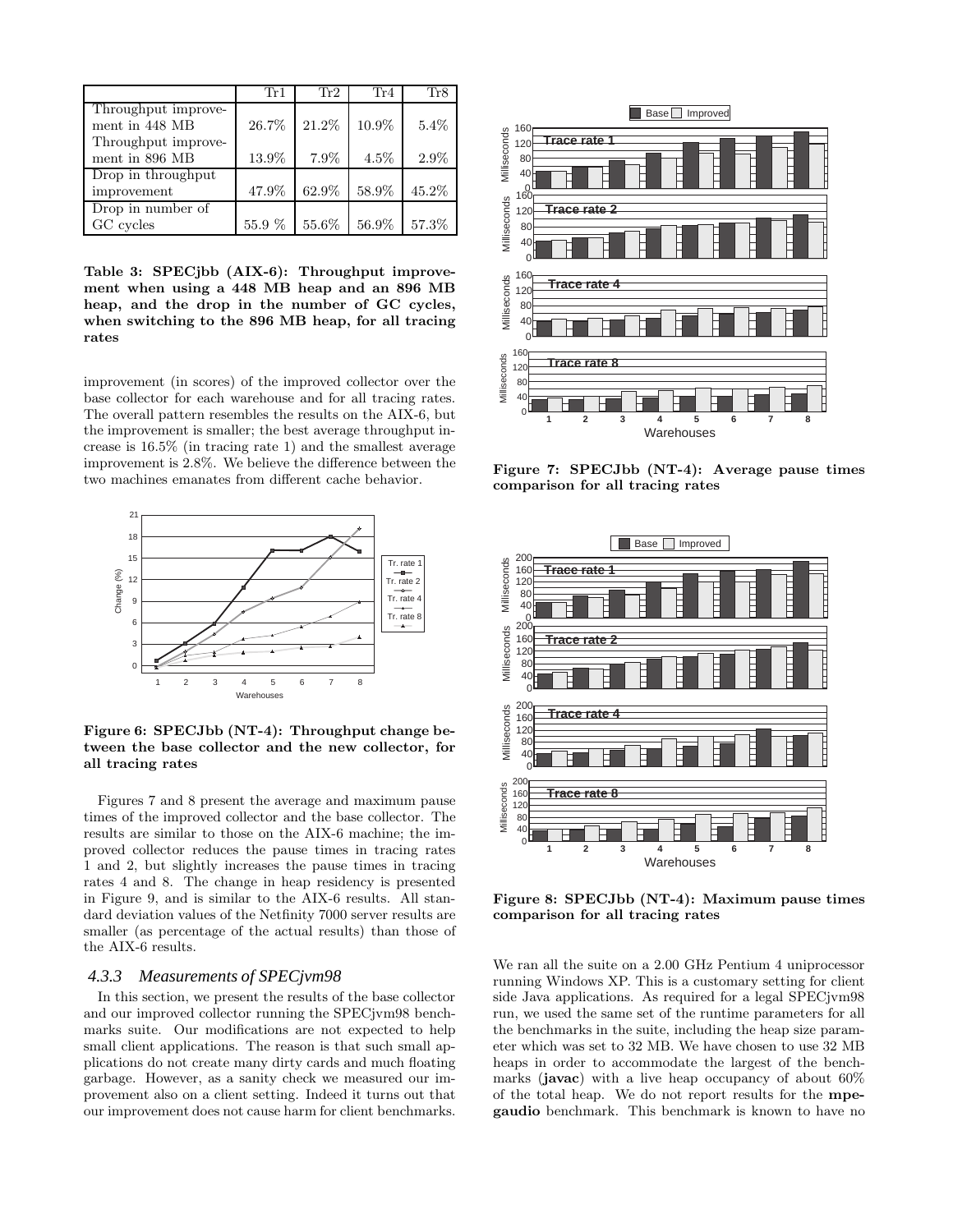

**Figure 9: SPECjbb (NT-4): Heap residency change between the base collector and the improved collector, for all tracing rates**

substantial allocation activity ([33]) and indeed the modified collector had no effect on the behavior of this benchmark. All results reported below were very steady. For all of them, the standard deviation did not exceed 1% of the result measured.

In Table 4, we present the execution times of the SPECjvm98 test programs for the base and the improved collectors for different tracing rates. The numbers are reported in seconds as measured by the benchmarks. At the low tracing rate, the improved collector runs faster than the base collector for up to 6%. At the higher tracing rates, we get almost no influence on the execution time.

| Run  | com   | jess | ray   | db   | javac | mtrt | jack |
|------|-------|------|-------|------|-------|------|------|
|      | press |      | trace |      |       |      |      |
| Tr1  |       |      |       |      |       |      |      |
| Base | 6.1   | 4.7  | 2.4   | 12.6 | 11.1  | 3.2  | 4.7  |
| Imp. | 5.8   | 4.4  | 2.3   | 12.5 | 10.5  | 3.1  | 4.6  |
| Tr2  |       |      |       |      |       |      |      |
| Base | 5.9   | 4.6  | 2.4   | 12.8 | 9.9   | 3.1  | 4.5  |
| Imp. | 5.9   | 4.5  | 2.3   | 12.5 | 9.8   | 3.0  | 4.7  |
| Tr4  |       |      |       |      |       |      |      |
| Base | 5.8   | 4.6  | 2.3   | 12.5 | 9.3   | 3.0  | 4.5  |
| Imp. | 5.9   | 4.6  | 2.3   | 12.9 | 9.4   | 3.4  | 4.5  |
| Tr8  |       |      |       |      |       |      |      |
| Base | 5.8   | 4.6  | 2.3   | 12.5 | 8.9   | 3.0  | 4.5  |
| Imp. | 5.8   | 4.5  | 2.3   | 12.5 | 9.0   | 3.0  | 4.5  |

**Table 4: SPECjvm98: Execution times in seconds for all the programs, base and improved collectors, tracing rates 1, 2, 4 and 8.**

In Table 5, we present the maximal pause times in milliseconds. There is no substantial difference between the collectors in terms of pause times. In Table 6, we present the average heap occupancy in Mbytes for all the benchmarks. Here, also, there is no notable change in the benchmarks behavior.

Finally, in Table 7 we report the number of GC cycles executed during the run of each benchmark. This number was not affected by the improvement, and therefore we only report it for the base collector. Note that although these are client (small) benchmarks, all of them execute at least four collections, and thus, the results are meaningful.

| $\overline{\text{Run}}$ | com   | jess | ray            | db | javac | mtrt | jack |
|-------------------------|-------|------|----------------|----|-------|------|------|
|                         | press |      | trace          |    |       |      |      |
| Tr1 base                | 3     | 6    | 4              | 3  | 31    | 173  | 9    |
| Tr1 imp.                | 3     | 6    | 5              | 3  | 29    | 172  | 8    |
| Tr <sub>2</sub> base    | 3     | 5    | 5              | 5  | 20    | 169  | 6    |
| Tr2 imp.                | 3     | 6    | 4              | 4  | 23    | 168  |      |
| Tr <sub>4</sub> base    | 4     | 6    | 4              | 3  | 14    | 167  | 5    |
| Tr4 imp.                | 6     | 6    | $\overline{4}$ | 3  | 13    | 168  | 5    |
| Tr8 base                | 6     |      | 5              | 3  | 14    | 169  |      |
| Tr8 imp.                | 5     | 6    |                | 3  | 14    | 172  |      |

**Table 5: SPECjvm98: The maximal pause times in milliseconds for all the programs, base and improved collectors, tracing rates 1, 2, 4 and 8.**

| Run  | com   | jess | ray   | db   | javac | mtrt | jack |
|------|-------|------|-------|------|-------|------|------|
|      | press |      | trace |      |       |      |      |
| Tr1  |       |      |       |      |       |      |      |
| Base | 9.8   | 6.5  | 5.7   | 10.4 | 20.1  | 14.6 | 4.7  |
| Imp. | 10.0  | 6.3  | 5.7   | 10.4 | 19.3  | 14.8 | 4.7  |
| Tr2  |       |      |       |      |       |      |      |
| Base | 6.3   | 6.4  | 5.7   | 10.1 | 18.9  | 14.3 | 4.8  |
| Imp. | 6.3   | 6.4  | 5.7   | 10.0 | 18.9  | 14.3 | 4.8  |
| Tr4  |       |      |       |      |       |      |      |
| Base | 7.1   | 6.5  | 5.7   | 10.1 | 18.1  | 14.0 | 3.6  |
| Imp. | 5.5   | 6.4  | 5.7   | 10.0 | 18.4  | 14.3 | 3.7  |
| Tr8  |       |      |       |      |       |      |      |
| Base | 5.9   | 6.5  | 5.7   | 10.0 | 18.1  | 14.6 | 3.7  |
| Imp. | 5.9   | 6.5  | 5.7   | 10.1 | 17.9  | 14.5 | 3.7  |

**Table 6: SPECjvm98: The average live objects in Mbytes for all the programs, base and improved collectors, tracing rates 1, 2, 4 and 8.**

| Run                  | com   | jess | ray   | db | javac | mtrt | jack |
|----------------------|-------|------|-------|----|-------|------|------|
|                      | press |      | trace |    |       |      |      |
| $\operatorname{Tr}1$ | Ð     | 12   |       |    |       |      |      |
| Tr2                  |       | 12   |       |    |       |      |      |
| Tr4                  |       | 12   | 4     |    |       |      |      |
| ${\rm Tr} 8$         |       | 12   |       |    |       |      |      |

**Table 7: SPECjvm98: The number of GC cycles for all the programs, tracing rates 1, 2, 4 and 8.**

#### **4.4 Cache Misses**

Cache behavior has a significant impact on performance. It is therefore interesting to investigate the influence of our improvements on the cache. We concentrated on L2 cache misses, measured on the 4-way IBM Netfinity 7000 server. This machine has a 2 MB 4-way associative L2 cache. We used VTune [30] to measure data accesses and cache misses on SPECjbb. To focus on the cache misses inside the measured part of the cycle, we reduced the relative amount of terminal rampup by running a single long cycle of five minutes with six warehouses. We chose six warehouses, as this is the middle warehouse in the range of warehouses used for calculating the official score. We concentrate on tracing rate 1, as this rate is the more interesting one for a concurrent collector and the impact of our improvements is more no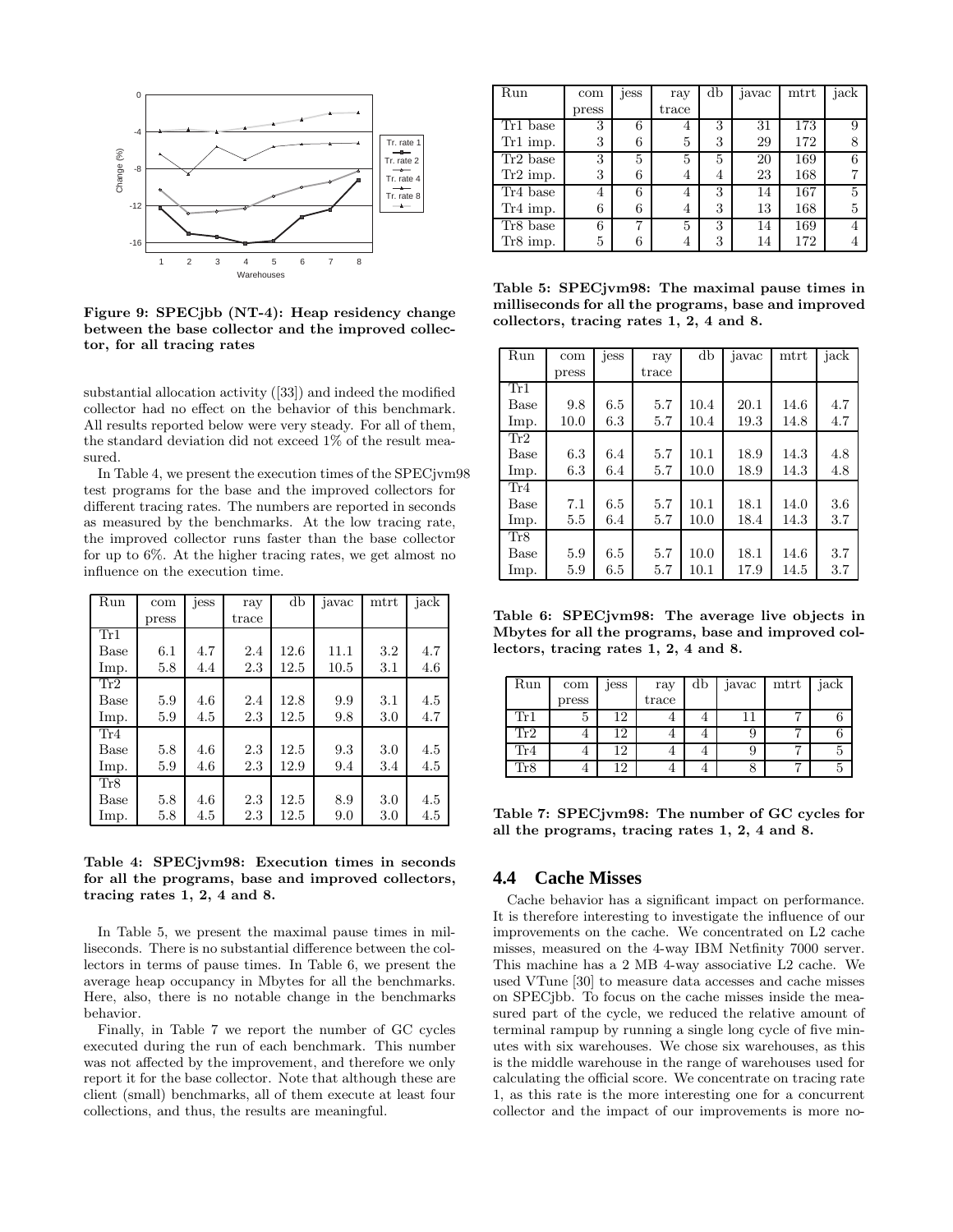ticeable. The metrics we use is cache miss rate, which is the rate between cache misses and data access operations.

Table 8 shows the L2 cache miss rate for the base and improved collectors in tracing rate 1. As one can see, the improved collector reduces the cache miss rate by 6.4%.

The improvement may come from two factors. First, collector's work is more likely to increase the cache misses. Thus, reducing the collector's work and letting mutators get more CPU time should result in reduced cache miss rate. However, there is an interesting additional factor: elimination of coherency cache misses.

As described in [28], there are cache misses which relate to cache line traffic (i.e., *Compulsory*, *Capacity*, and *Conflict*), and cache misses which result from maintaining cache coherency on multiple caches. We refer to the former type of cache misses as *Access* misses and to the latter as *Coherency* misses. In MS STW collection, object tracing does not generate coherency misses, as the parallel tracing is done while the Java mutators are suspended, and is a read-only operation. However, a concurrent tracing thread may trace into objects while they are modified by mutators executing on another processor. This will create coherency misses.

| Run       | 4 processors | single processor |
|-----------|--------------|------------------|
| $_{Base}$ | $1.38\%$     | 1.18%            |
| Improved  | 1.30%        | 1.15\%           |
| Change    | $-6.43\%$    | -2.73%           |

**Table 8: SPECjbb (NT-4): L2 cache miss rates comparisons between the base collector and the improved collector, for tracing rate 1. Done both when using all processors and only a single processor**

In order to check the effect of our improvements on coherency misses, we repeated the measurement on the same machine, when the SPECjbb run was restricted to a single processor. As only a single cache was used, all coherency misses are eliminated and only access misses remain. Obviously, the benchmark runs much slower, but this is filtered out by the cache miss rate metrics. The results of these runs are shown at the bottom of Table 8; once again, the improved collector reduces the cache miss rate. However, the reduction in cache miss rate introduced by our improvements is much greater when running on all the processors of a 4-way machine than when running on a single processor, where no coherency misses occur. When comparing *Base* and *Improved*, there is a 6.43% reduction; but when running on a single processor, the reduction is only 2.73%. These results may imply that our improvements are also effective in reducing coherency misses. The measurements were extremely steady over the five runs. The standard deviation was smaller than 0.0042 in all runs, i.e., it was less than 0.32% of the actual results.

Not tracing through dirty cards may be effective in reducing the cost of maintaining cache coherency on multiple caches for the following reason. Dirty cards tend to be "hot" in the cache. These are cards that are more likely to be modified by the mutators. Thus, when the collector reads them (to trace marked objects), the program is likely to be writing them and coherency misses occur more frequently.

# **4.5 Impact of Each of the Improvements**

In this work, we present two novel techniques for improving the mostly concurrent collector: the elimination of repetitive collector work by restricting the trace through dirty cards, and the reduction in the number of dirty cards by undoing the dirty marks. In this section, we study the characteristics of each of these methods by running each of them separately and comparing the results to running both of them, or none of them.

We start with the throughput measurements, using the scoring convention described in Section 4.2. Figure 10 presents the throughput for four different collectors: the original using none of our improvements (denoted *Base*); a collector that runs only undoing of dirty cards (denoted *UndoDirty*); a collector that only restricts tracing through dirty cards (denoted *Restrict*); and the improved collector, that runs both improvements (denoted *Combined*). The results are provided for the tracing rates 1, 2, 4, and 8. The standard deviation values for *Base* and *Combined* were already given in Section 4.3.1. For both the *UndoDirty* and the *Restrict* collectors, these values (in thousands of TPMs) were 0*.*3 on average (maximum 0*.*6).

One can see that the impact of *UndoDirty* on the throughput is smaller than that of *Restrict*. However, both methods are beneficial to the throughput, even when they stand alone.



**Figure 10: SPECjbb (AIX-6): Throughput comparisons between different configurations of our improvements**

Figure 11 shows the average pause time values. The standard deviation values (in milliseconds) for these results were 0*.*8 on average (maximum 2*.*1) for the *UndoDirty* collector, and 4*.*5 on average (maximum 21*.*3) for the *Restrict* collector. Here we get the complementary results. *UndoDirty* has a clear positive impact with all tracing rates and is doing better than *Restrict*. *Restrict* has a positive impact only with the lower tracing rate, but a negative impact on tracing rates 2 and above.

Figure 12 shows the average heap residency when using none of our improvements (the *base* version), and when using each of *UndoDirty*, *Restrict*, and *Combined*. The results are displayed for all tracing rates. The standard deviation values (in Mbytes) for these results were 0*.*9 on average (maximum 1*.*9) for the *UndoDirty* collector, and 1*.*0 on average (maximum 2*.*2) for the *Restrict* collector.

The *UndoDirty* improvement has a small impact on reduc-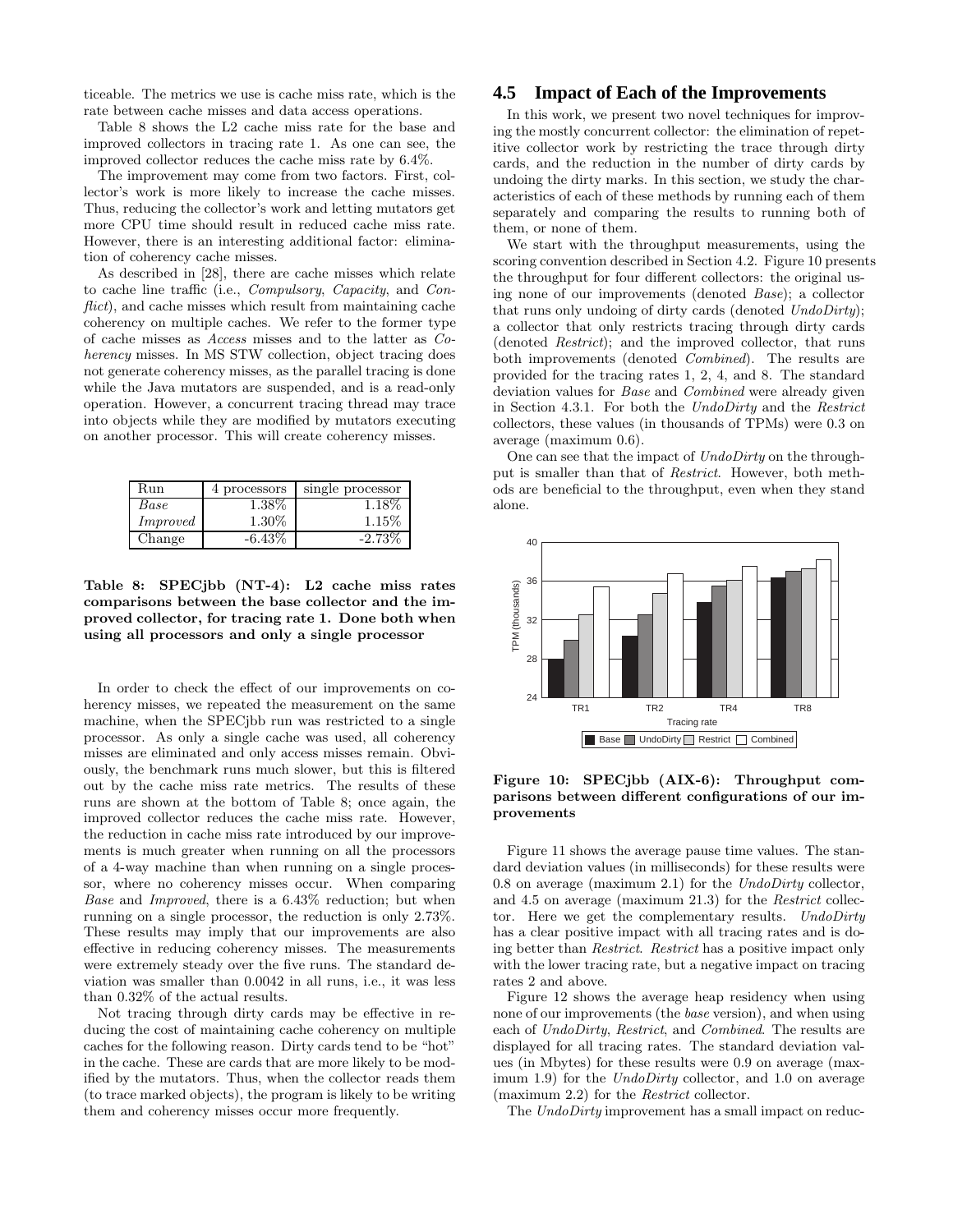

**Figure 11: SPECjbb (AIX-6): Pause time comparisons between different configurations of our improvements**



**Figure 12: SPECjbb (AIX-6): Heap residency comparisons between different configurations of our improvements**

ing the heap residency, whether used alone or when added to *Restrict*. The dominant method in reducing heap residency (and thus also floating garbage and dark matter) is *Restrict*.

Why is this impact so large? Our proposed explanation is as follows. The fact that the floating garbage was reduced by not tracing through dirty cards means that marked objects on dirty cards were modified after they were traced by the base collector. When the base collector re-traced them, they contained more descendants to trace. The base collector had to trace the descendants of the original children as well as the descendants of the newly assigned children, whereas the improved collector traced only the latter. It turned out that many of the descendants of the original children became unreachable before the end of the cycle. An implication of this observation is that objects that reside on dirty cards are likely to be modified and furthermore, are likely to have their descendants become unreachable soon. This may explain why deferring the trace of objects on dirty cards eliminates much of the floating garbage.

Another interesting point to note in these measurements is that lower tracing rates cause the heap residency to increase. This is because the collector runs for a longer time, so it may produce more floating garbage and fragmentation. Our improvement significantly reduces this effect.

Finally, reducing the floating garbage is a meaningful advantage. Our collector gains from eliminating repeated scans. But it also gains from the fact that it traces fewer objects: the (unreachable) floating garbage objects that the original collector has to trace. It is not clear (and it is not easy to measure) which of these benefits provides a higher improvement for the throughput of the improved collector. An additional benefit of reducing floating garbage is that the heap is better utilized with live objects and thus less collections are necessary during the run.

We can deduce that the method of not tracing through dirty cards has multiple effects on throughput:

- 1. It does a more efficient tracing by eliminating the double handling of reachable objects in dirty cards.
- 2. It reduces the amount of objects that are traced, by reducing the floating garbage.
- 3. It produces more free space, and thus reduces the number of garbage collections.
- 4. It reduces the rate of L2 cache misses, especially those that are introduced in order to maintain cache coherency (as described in Section 4.4).

## **4.6 Comparing Card Undirtying Methods**

In Section 3.2.2 above, we described how to undo dirty cards when allocation caches are in use by the allocator. Recall that with this method, all cards in a full local allocation cache are marked as not dirty, before any tracing into their objects is allowed. We implemented this method, together with restricting the trace through dirty cards. This implementation is denoted *AllocationUndo*. We also implemented the undirtying via scanning method described in Section 3.2.1 (which is also appropriate for collectors that do not use allocation caches), again with restricting the trace through dirty cards. This implementation is denoted *ScanUndo*. We compared *AllocationUndo*, and *ScanUndo*, with the collector that only restricts tracing through dirty cards (denoted *Restrict*). The measurements were done on the IBM Netfinity 7000 server.



**Figure 13: SPECjbb (NT-4): The number of dirty cards traced by the collector when using different Undo methods**

Figure 13 shows, for all methods and all tracing rates, the number of dirty cards that are cleaned by the collector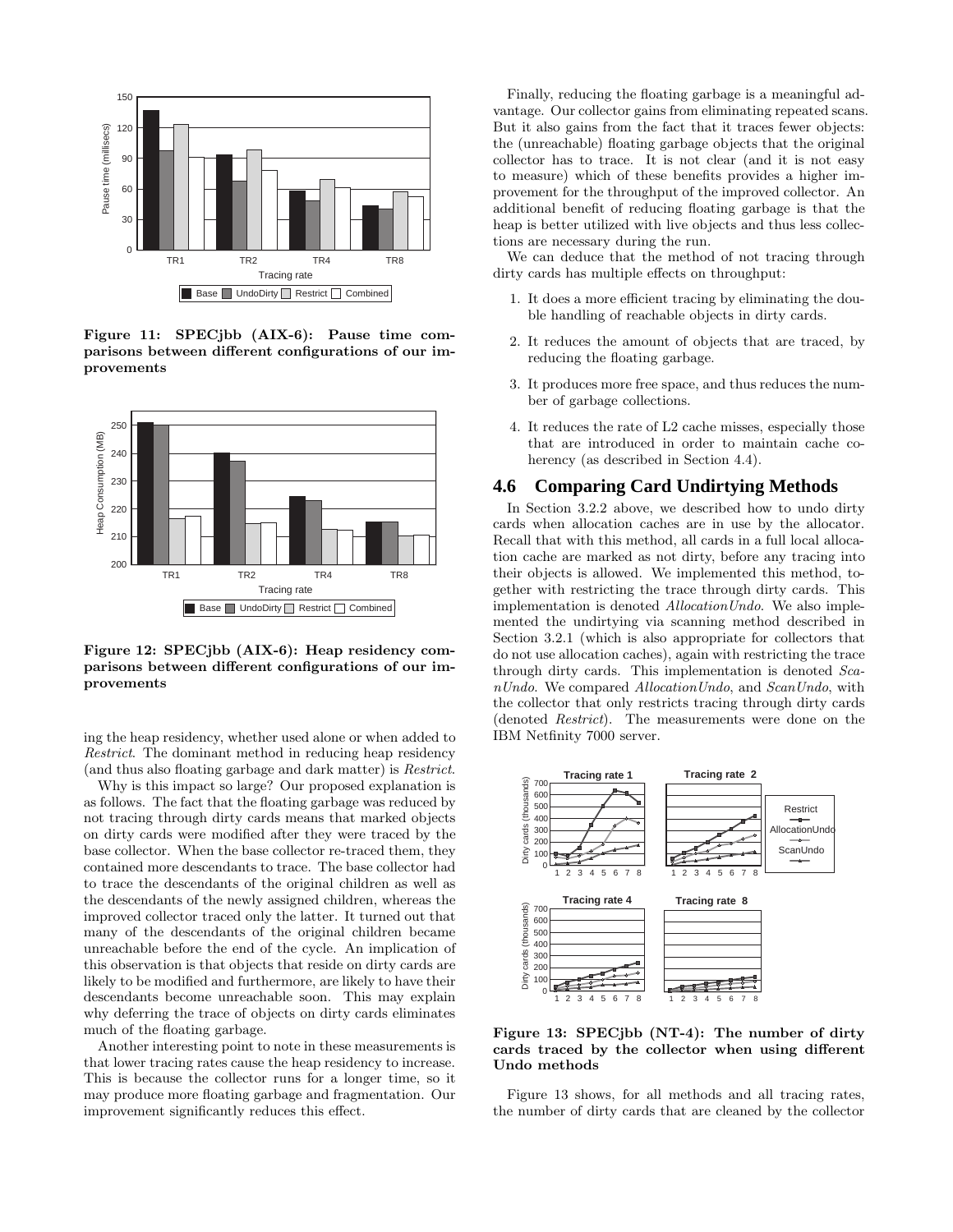through the collection cycle. One can see that *AllocationUndo* reduces the number of dirty cards by roughly 40% compared to the *Restrict* collector, whereas *ScanUndo* reduces it much more, by roughly 70%. Clearly, both methods do very well. The reason that *ScanUndo* does better is probably because it is not limited to new objects and it runs repeatedly. Yet when comparing the performance of these two methods, we could not measure a significant difference in throughput or in pause time. This can be seen in Table 9, which shows the change between the *Restrict* collector and both methods of undoing dirty cards. This relative change is shown for all tracing rates. The likely reason for the throughput similarity is that the gain from less dirty cards (with *ScanUndo*) is balanced by the cost of the repetitive scans of the card tables.

In our improved collector we combined the use of these two methods, as described in Section 4.1. The change between this collector (denoted *Improved*) and *Restrict* is also presented in Table 9.

| Change in         | Tr1      | Tr2      | Tr4      | Tr8      |
|-------------------|----------|----------|----------|----------|
| Throughput        |          |          |          |          |
| Scan Undo         | $2.1\%$  | 2.3%     | 1.8%     | $1.0\%$  |
| $Allocation$ Undo | $2.3\%$  | 2.4%     | 1.8%     | 1.5%     |
| <i>Improved</i>   | $4.0\%$  | $3.0\%$  | 2.0%     | 1.5%     |
| Pause time        |          |          |          |          |
| Scan Undo         | $-8.9\%$ | $-12.8%$ | $-7.7\%$ | $-11.4%$ |
| $Allocation$ Undo | $-2.4\%$ | $-13.9%$ | $-9.4\%$ | $-4.2\%$ |
| <i>Improved</i>   | $-6.0\%$ | $-15.6%$ | $-6.2\%$ | $-4.1\%$ |

**Table 9: SPECjbb (NT-4): Change in throughput and pause time (relative to the base collector) with different Undo methods and tracing rates**

# **5. CONCLUSION**

In this paper, we presented two basic improvements of the mostly concurrent collector that reduce repetitive collector work and the number of dirty cards the collector needs to scan. These improvements significantly increase the throughput. Furthermore, they reduce the heap consumption (by eliminating much of the floating garbage) and they reduce the L2 cache miss rate. We obtained these improvements without impairing the other good benefits of the collector, such as its short pause times and its scalability.

We have implemented our improvements on top of the mostly concurrent collector that is part of the IBM production JVM 1.4.0. We used the SPECjbb2000 benchmark and the SPECjvm98 benchmark suite and ran it on both an IBM 6-way pSeries server and an IBM 4-way Netfinity server. Our measurements show a performance improvement of up to 26.7%, a reduction in heap consumption of up to 13.4%, and no substantial change in pause times. The performance improvement of 26.7% is obtained at a low tracing rate, when the collector runs concurrently with the mutator at a slow pace. We believe that this is the more important case, in which the collector runs non-intrusively. Allowing the collector to run at a the high tracing rate (while hindering concurrent program activity), our improvements obtain a smaller performance advantage (of around 4%). Subsequently, the improved algorithm has been incorporated into IBM's production JVM.

# **6. REFERENCES**

- [1] Java development kit version 1.2, summary of new features (performance enhancements). http://java.sun.com/products/jdk/1.2/docs/relnotes/ features.html.
- [2] Andrew W. Appel, John R. Ellis, and Kai Li. Real-time concurrent collection on stock multiprocessors. *ACM SIGPLAN Notices*, 23(7):11–20, 1988.
- [3] Hezi Azatchi, Yossi Levanoni, Harel Paz, and Erez Petrank. An on-the-fly mark and sweep garbage collector based on sliding views. In *18th Annual ACM SIGPLAN Conference on Object-Oriented Programming, Systems, Languages, and Applications (OOPSLA'03)*, Aneheim, CA, 2003.
- [4] Hezi Azatchi and Erez Petrank. Integrating generations with advanced reference counting garbage collectors. In *Proceedings of the Compiler Construction: 12th International Conference on Compiler Construction, CC 2003*, volume 2622 of *Lecture Notes in Computer Science*, pages 185 – 199, Warsaw, Poland, May 2003. Springer-Verlag Heidelberg.
- [5] David Bacon, Dick Attanasio, Han Lee, and Stephen Smith. Java without the coffee breaks: A nonintrusive multiprocessor garbage collector. In *Proceedings of SIGPLAN 2001 Conference on Programming Languages Design and Implementation*, ACM SIGPLAN Notices, Snowbird, Utah, June 2001. ACM Press.
- [6] Henry G. Baker. List processing in real-time on a serial computer. *Communications of the ACM*, 21(4):280–94, 1978. Also AI Laboratory Working Paper 139, 1977.
- [7] Mordechai Ben-Ari. On-the-fly garbage collection: New algorithms inspired by program proofs. In M. Nielsen and E. M. Schmidt, editors, *Automata, languages and programming. Ninth colloquium*, pages 14–22, Aarhus, Denmark, July 12–16 1982. Springer-Verlag.
- [8] Mordechai Ben-Ari. Algorithms for on-the-fly garbage collection. *ACM Transactions on Programming Languages and Systems*, 6(3):333–344, July 1984.
- [9] Hans-Juergen Boehm, Alan J. Demers, and Scott Shenker. Mostly parallel garbage collection. *SIGPLAN PLDI*, 26(6):157–164, 1991.
- [10] Sam Borman. Sensible sanitation understanding the ibm java garbage collector (part 1: Object allocation). http://www.ibm.com/developerworks/ibm/library/igarbage1.
- [11] Edsgar W. Dijkstra, Leslie Lamport, A. J. Martin, C. S. Scholten, and E. F. M. Steffens. On-the-fly garbage collection: An exercise in cooperation. In *Lecture Notes in Computer Science, No. 46*. Springer-Verlag, New York, 1976.
- [12] Edsgar W. Dijkstra, Leslie Lamport, A. J. Martin, C. S. Scholten, and E. F. M. Steffens. On-the-fly garbage collection: An exercise in cooperation. *Communications of the ACM*, 21(11):965–975, November 1978.
- [13] Damien Doligez and Georges Gonthier. Portable, unobtrusive garbage collection for multiprocessor